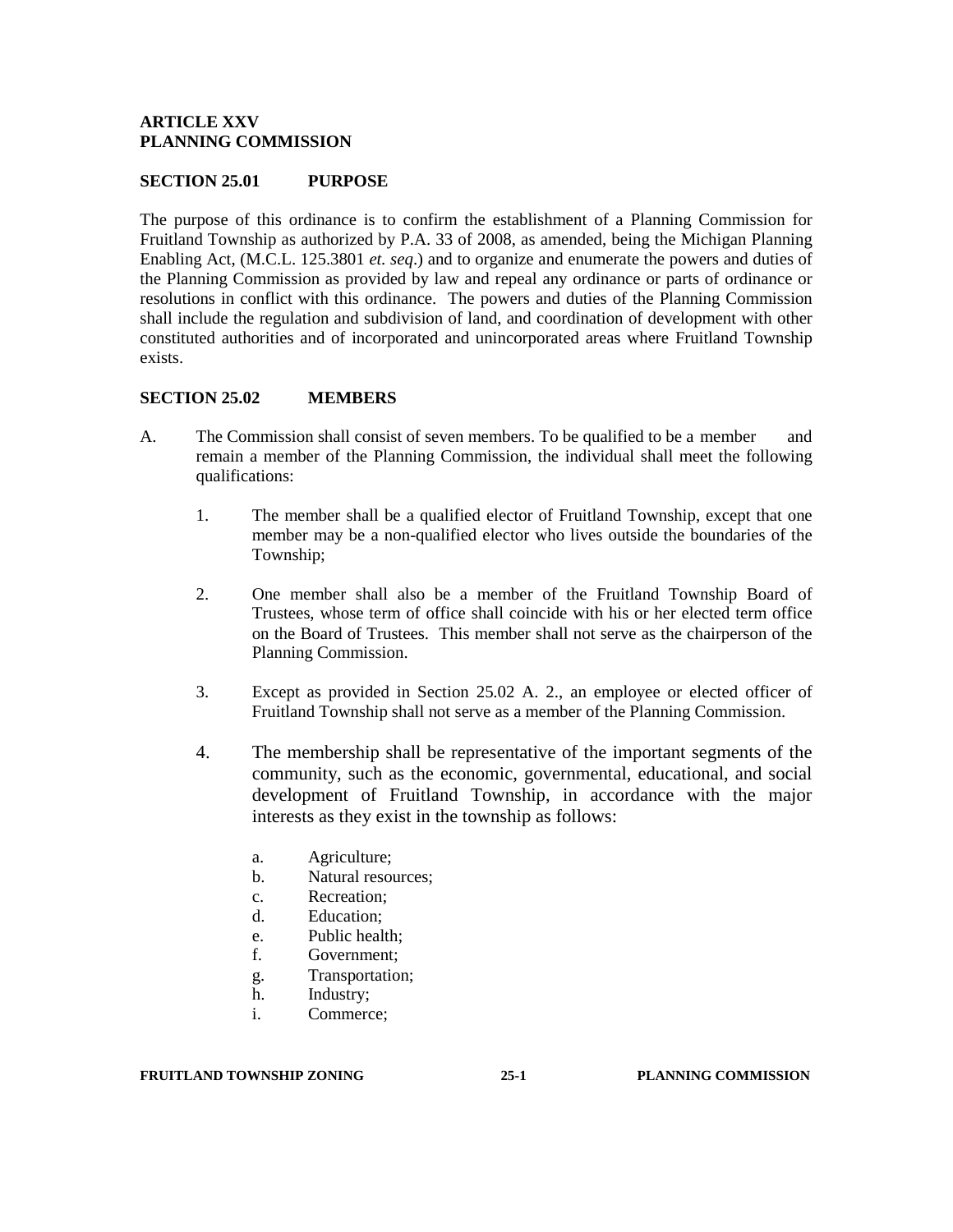5. The membership shall also be representative of the entire geography of Fruitland Township to the extent practicable.

# **SECTION 25.03 MEMBERSHIP - APPOINTMENT AND TERMS**

- A. The Township Supervisor, with the approval of the Township Board by a Majority vote of the members elected and serving, shall appoint all planning commission members, including the ex officio member.
- B. Members shall be appointed for three-year terms. However when first appointed a number of members shall be appointed to one-year, two-year, or three-year terms such that, as nearly as possible, the terms of  $\frac{1}{3}$  of all commission members will expire each year. If a vacancy occurs, the vacancy shall be filled for the unexpired term in the same manner as provided for an original appointment such that, as nearly as possible, the terms of 1/3 of all commission members continue to expire each year. For a seven member Planning Commission, 1/3 of all commission members shall be two commissioners.
- C. At the beginning of each year the Fruitland Township Clerk shall determine which members' terms of office expire, and may seek applications and nominations for Commission members.
- D The Fruitland Township Board shall consider the applications and nominations received, and members shall be appointed as provided in Section 3A for a three year term of office.
- E. Removal from office. The Fruitland Township Board of Trustees may remove a member of the Commission for misfeasance, malfeasance, or nonfeasance in office upon written charges and after a public hearing. Failure to disclose a potential conflict of interest shall be considered malfeasance in office. Failure to repeatedly attend Commission meetings shall be considered nonfeasance in office.
- F. Absences. The secretary of the Planning Commission shall report any member who has missed three regular meetings in a row to the Fruitland Township Board of Trustees.
- G. Vacancies. The Fruitland Township Board of Trustees shall fill any vacancy in the membership of the Commission for the unexpired terms in the same manner as the initial appointment.
- H. Membership transition. The transition from the previous Fruitland Township Planning Commission and the Commission established in this ordinance shall be gradual and shall take place over the next three years. The Fruitland Township Board of Trustees shall continue to make annual appointments, appointing approximately  $1/3$  of the membership of the Commission as specified in this Ordinance, so that three years from the effective date of this ordinance the membership, membership representation, and number of members have completed the transition to fully comply with this Ordinance and PA 33 of 2008, the Michigan Planning Enabling Act.
- I. All other aspects of this ordinance shall have immediate effect.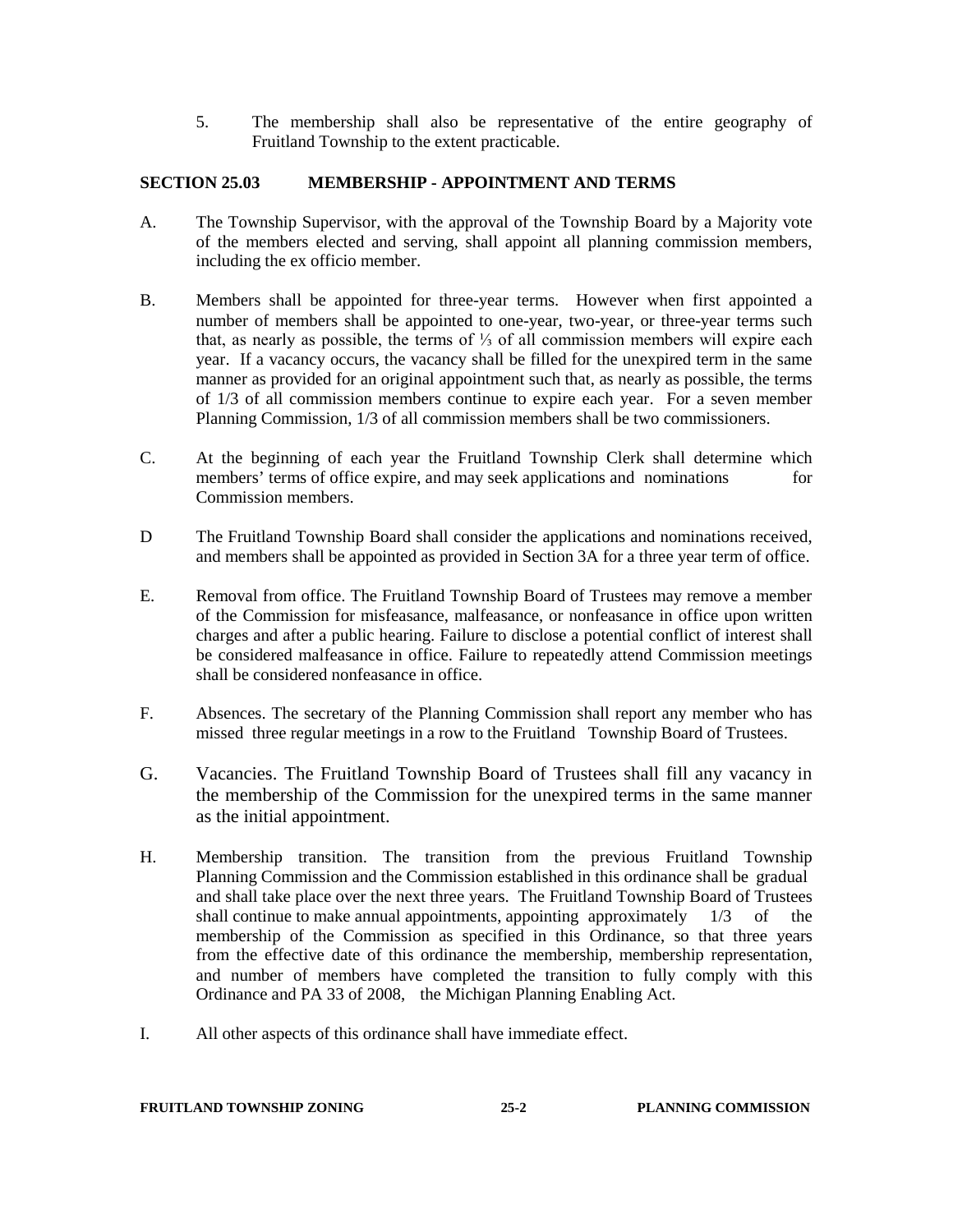J. Membership compensation. All members of the Planning Commission shall serve as such with compensation as established by the Fruitland Township Board of Trustees.

# **SECTION 25.04 MEETINGS**

- A. The Commission shall meet monthly as required and a majority of the Commission shall constitute a quorum for the transaction of the ordinary business of said Commission. All questions which shall arise at their meetings shall be determined by a vote of the majority of the members of the Planning Commission which are present, so long as a quorum is present.
- B. The affirmative vote of the majority of the total number of seats for members of the Commission, regardless if vacancies or absences exist or not, shall be necessary for the adoption of the Master Plan, or recommendation for adoption of any amendments to the Master Plan.

# **SECTION 25.05 POWERS AND DUTIES**

- A. The Commission shall have their powers and duties as set forth in P.A. 33 of 2008, as amended, being the Michigan Planning Enabling Act, M.C.L. 125.3801 *et seq*.; and P.A. 110 of the Public Acts of 2006, as amended, being the Michigan Zoning Enabling Act, (M.C.L. 125.3101 *et seq.*). In addition, duties shall include the following:
	- 1. Take such action on petitions, staff proposals and Township Board requests for amendments to the zoning ordinance as required.
	- 2. Take such action on petitions, staff proposals and Township Board requests for amendments to the master plan as required.
	- 3. Prepare and adopt bylaws for the transaction of business, and keep a public record of its resolutions, transactions, findings and determinations.
	- 4. Prepare an annual report to the Township Board concerning operations and the status of planning activities, including recommendations regarding legislative actions related to planning and development.
	- 5. Prepare an annual work budget, to be included in the annual report.
	- 6. Take such actions as are required by the Michigan Zoning Enabling Act, Public Act 110 of 2006, as amended.
	- 7. Review subdivision and condominium proposals and recommend appropriate actions to the Township Board.
	- 8. Prepare special studies and plans, as deemed necessary by the Planning Commission or Township Board and for which appropriations of funds have been approved by the Township Board, as needed.

# **FRUITLAND TOWNSHIP ZONING 25-3 PLANNING COMMISSION**